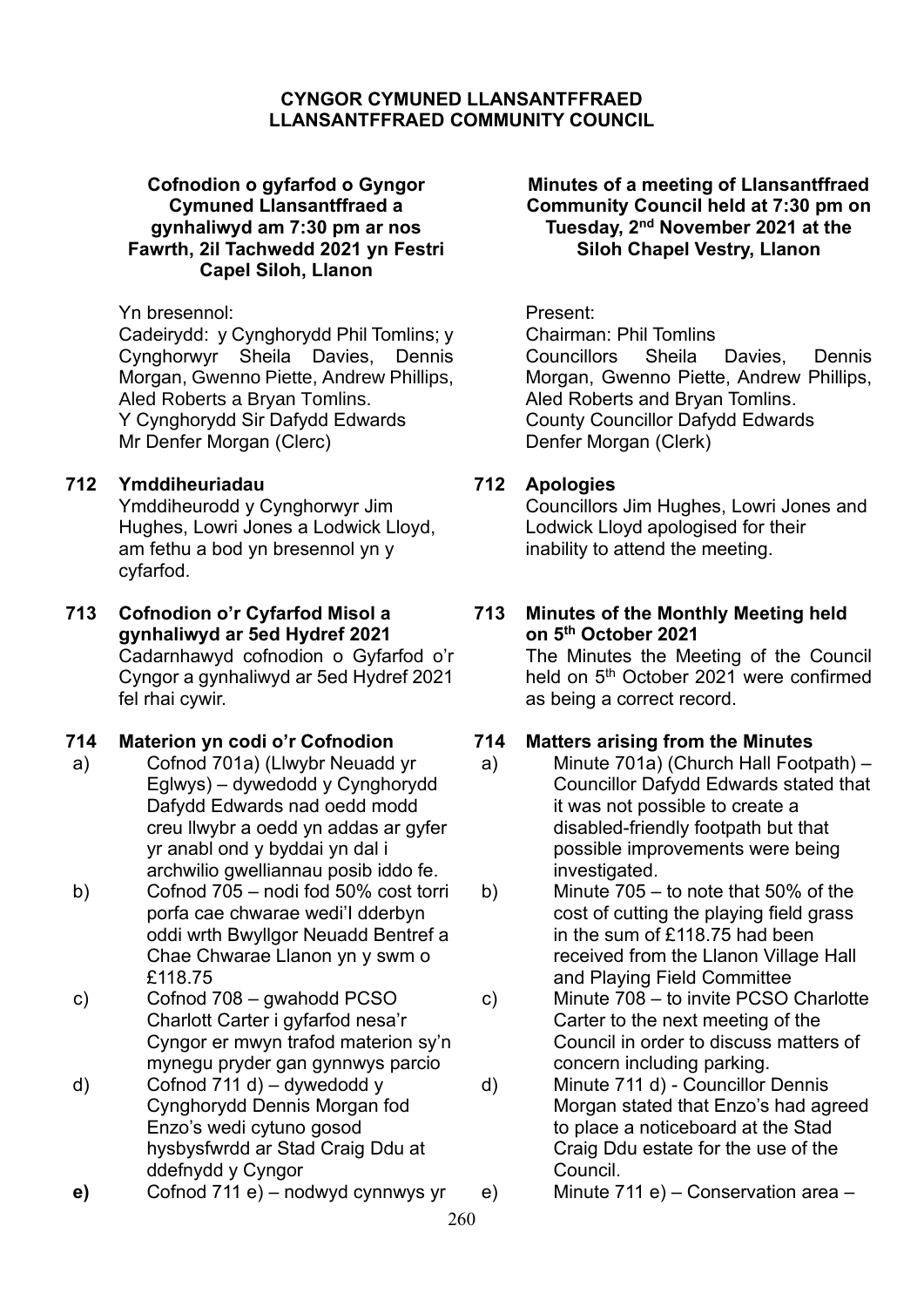ebost oddi wrth y Cyngor Sir oedd yn amlinellu'r sefyllfa parthed y broses statudol ar gyfer newid Ardal gadwraeth.

# **715 Archwiliad Misol**

Nid odd materion penodol i'w dwyn i sylw'r Cyngor, heblaw'r angen i dynnu lawr y netiau tenis.

#### **716 Y Lle Chwarae**

- a) Nodwyd na fu archwiliad blynyddol gan Wicksteed a gofynwyd i'r Clerc drefnu hwn.
- b) Trefnu ymateb i gais Pwyllgor Neuadd Bentref a Chae Chwarae Llanon am ragor o wybodaeth parthed cais y Cyngor am estyniad.

# **717 Meinciau**

Dywedodd y Cynghorydd Phil Tomlins y byddai'n cysylltu gyda Dan Lewis er mwyn trefnu gwneud y gwaith a oedd angen ei wneud.

#### **718 Materion Ariannol PENDERFYNWYD:**

i) talu'r canlynol:

KBS Depot – 3 mainc (2 i'w had-dalu gan Wales & West) £1,890 Capel Siloh **£30** 

- ii) nodi Adroddiad Monitro'r Gyllideb; a
- iii) nodi derbyn y trydydd taliad y Praesept yn y swm o £5,000.

# **719 Materion Cynllunio**

Rhoddwyd ystyriaeth i'r tri cais cynllunio isod a gwnaed y penderfyniadau a nodir:

*a)* A210847 - Gwynt Y Mor Heol Yr Esgob, Llanon. *Proposed extension and alterations to dwelling to include removal of porches and garage.*

the email from the County Council outlining the position in respect of the statutory process for changing a conservation area.

# **715 Monthly Inspection**

There were no specific matters for bringing to the attention of the Committee, other than to arrange for the tennis nets to be taken down.

#### **716 Playground**

- a) It was noted that the annual inspection had been undertaken by Wicksteed and the Clerk was requested to arrange this.
- b) To arrange to respond to the request for further information received from the Llanon Village Hall and Playing Field Committee in respect of the Council's request for an extension.

# **717 Benches**

Councillor Phil Tomlins stated that he would be contacting dan Lewis in order to carry out the outstanding work.

# **718 Finance Matters**

# It was **RESOLVED:**

i) to pay the following:

KBS Depot – 3 benches (2 to be reimbursed by Wales & West) £1,890 Capel Siloh **£30** 

- ii) to note the Budget Monitoring Report; and
- iii) to note receipt of the third Precept payment in the sum of £5,000.

# **719 Planning Matters**

Consideration was given to the following three planning applications and the decisions as noted were made:

*a)* A210847 - Gwynt Y Mor Heol Yr Esgob, Llanon. *Proposed extension and alterations to dwelling to include removal of porches and garage.*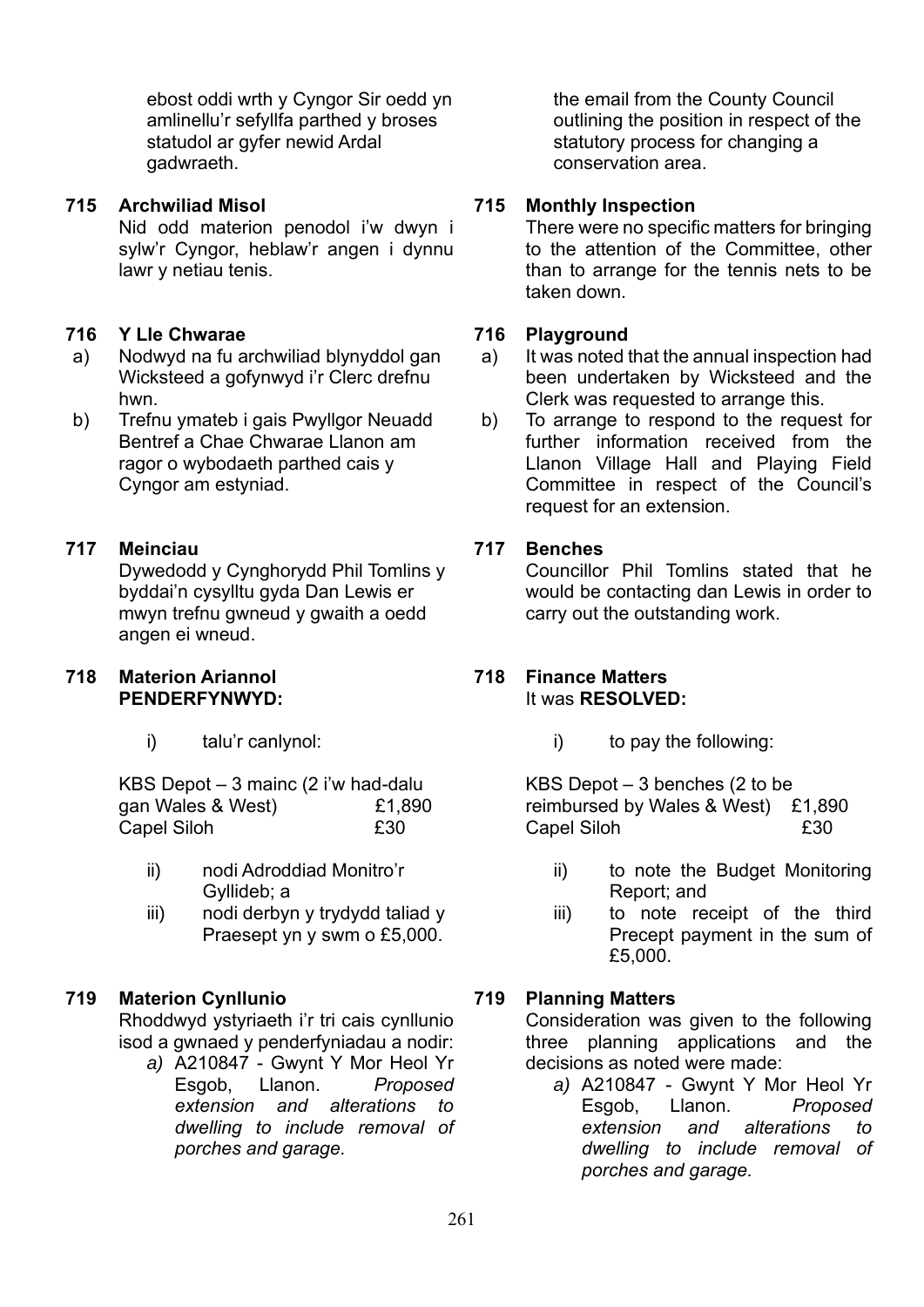**Penderfyniad**: Dim gwrthwynebiad.

b) Ymgynghoriad Cyn Gwneud cais: Seven Springs Lodge Park *The development of bases for the siting of lodges, falling under the definition of static caravans, the erection of a building for plant, and the construction of ponds, with associated access, car parking, landscaping and drainage infrastructure works.* 

# **Penderfyniad:** Dim sylwadau.

c) A210839 - Whitehall Garage, Stryd Fawr, Llanon. *Proposed showroom and MOT/Workshop building to replace existing workshop.*

**Penderfyniad:** gan nad oedd y cynlluniau newydd, yn nhyb y Cyngor, wedi gwella'r sefyllfa parthed effaith andwyol y datblygiad arfaethedi ar y cartrefi sy'n ffinio gyda'r safle, i ailgyflwyno gwrthwynebiad blaenorol y Cyngor.

**720 Cynllun Grant Cymunedol Wales and West**

Nodwyd fod y meinciau wedi'u derbyn a bod yr hysbysfwrdd wedi cael ei archebu a bod Wales and West wedi'i hysbysu o hyn a'u bod mewn cysylltiad gyda Morgan Construction ar gyfer cychwyn y gwaith.

- **721 Lle Chwarae ar gyfer Nebo** Cytunwyd gohirio'r mater tan y cyfarfod nesaf.
- **722 Palmant yn ffinio gyda Troed y Rhiw** Rhoddwyd ystyriaeth i gopi'r Cyngor o'r trosgludiad yn ymwneud â'r llwybr i gerddwyr sy'n rhedeg ar hyd y fynedfa i Ysgol Gynradd Llan-non.

Nodwyd y gwybodaeth a disgwyl gwybodaeth ychwanegol gan y perchennog tir.

**Decision:** No objection.

b) Pre Application Consultation: Seven Springs Lodge Park *The development of bases for the siting of lodges, falling under the definition of static caravans, the erection of a building for plant, and the construction of ponds, with associated access, car parking, landscaping and drainage infrastructure works.*

# **Decision:** No comments.

c) A210839 - Whitehall Garage, Stryd Fawr, Llanon. *Proposed showroom and MOT/Workshop building to replace existing workshop.*

**Decision:** as, in the Council's opinion, the new plans did not mitigate the detrimental effect of the proposed development on neighbouring dwelling, to reiterate the Council's previous objection.

## **720 Wales and West Community Grant Scheme**

It was noted that the benches had been received and the noticeboard ordered and that Wales and West had been advised if this and were in contact with Morgan Construction in order to commence the agreed work.

# **721 A Playground for Nebo**

It was agreed to defer the matter to the next meeting.

# **722 Pavement adjoining Troed y Rhiw**

Consideration was given to a copy of the Council's copy of the conveyance in respect of the footway running alongside the access road to the Llan-non Primary **School** 

The information was noted and further information was expected from the landowner.